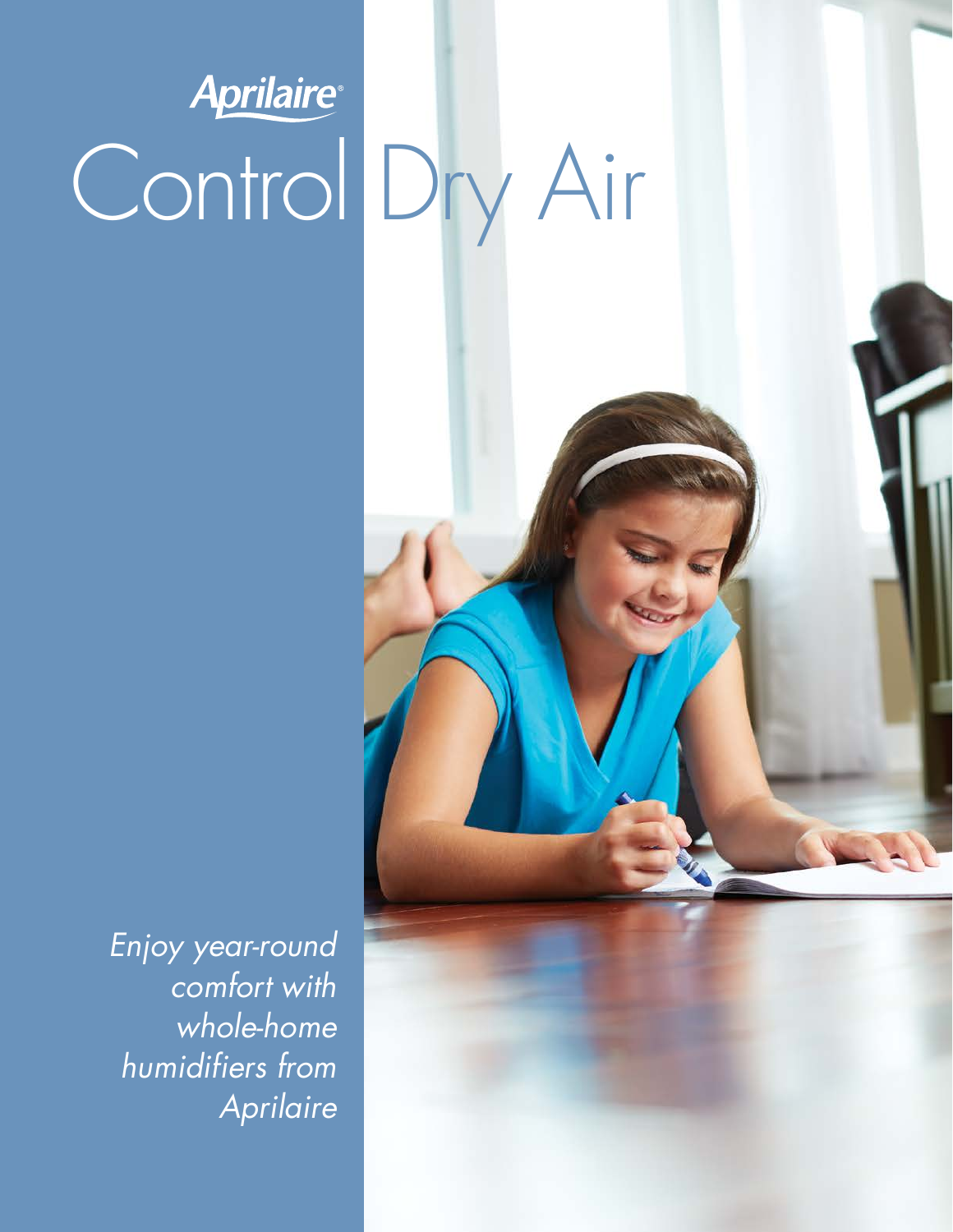### Is the dryness of your home's air under control?

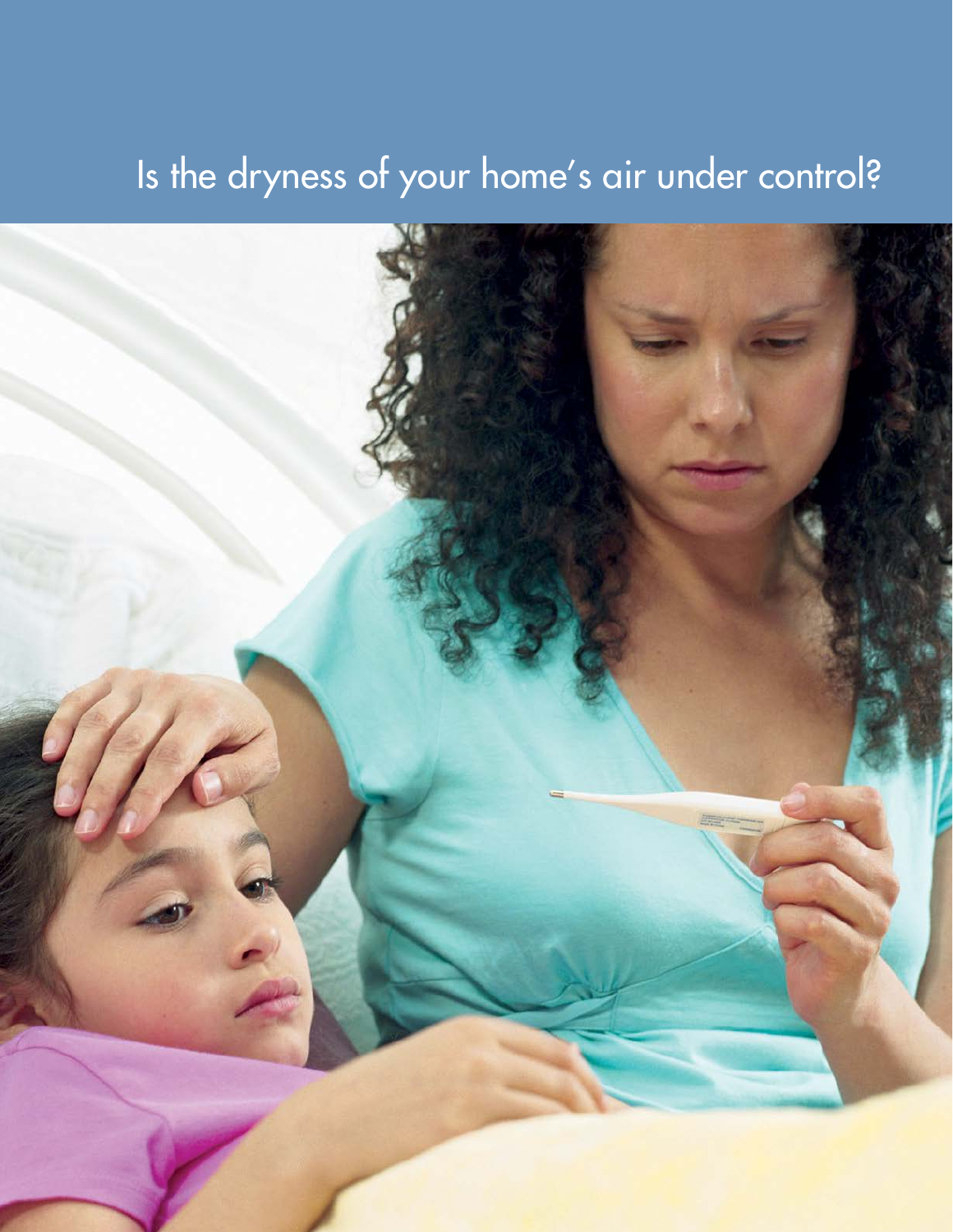

Dry air can be a problem in almost any home, but it is most common in semi-arid climates and those that require forced air heating during the cooler months of the year. In fact, during the winter months, the combination of cool, outdoor air and forced furnace heat can cause your home to be drier than the Sahara Desert.

If you experience dry air in your home, it's more than just a nuisance. Air that's not properly humidified can have serious health and comfort implications:

- Low relative humidity can make you more susceptible to catching a cold.\* And flu viruses have been linked to speedier progression and transmission in dry air.\*\*
- The respiratory infections caused by cold and flu viruses are a leading trigger of asthma in children.† Plus, cold, dry air on its own can aggravate asthma.
- Static shock and dry, itchy skin, eyes and throat can all be traced back to air that's not properly humidified.

But that's not all. Dry air can cause structural damage to your home and possessions, the result of which can be quite costly. It can cause walls, woodwork and hardwood floors to crack. And those annoying static shocks? They can cause irreparable damage to your electronic equipment.

For more information about the health, comfort and structural problems caused by dry indoor air, visit **aprilaire.com**.

Then, there's the impact that dry air can have on your energy bill. Dry air can actually make you feel colder at normal temperatures, causing you to overheat your home. According to the Environmental Protection Agency, for every degree you heat your house, you add four percent to your energy bill.‡

Dry indoor air is more than just an inconvenience. It's a threat to the health and comfort of your family—as well as your budget. Thankfully, with Aprilaire, there's something you can do to control it.

#### Sources:

- \* PLOSone, High Humidity Leads to Loss of Infectious Influenza Virus from Simulated Coughs.
- \*\* Department of Microbiology, Mount Sinai School of Medicine, Influenza Virus Transmission Is Dependent on Relative Humidity and Temperature; 2007, New York, New York, USA.  $\dagger$  Asthma and Allergy Foundation of America, Asthma Overview.
- ‡ Environmental Protection Agency. Region 7. Home Helps.

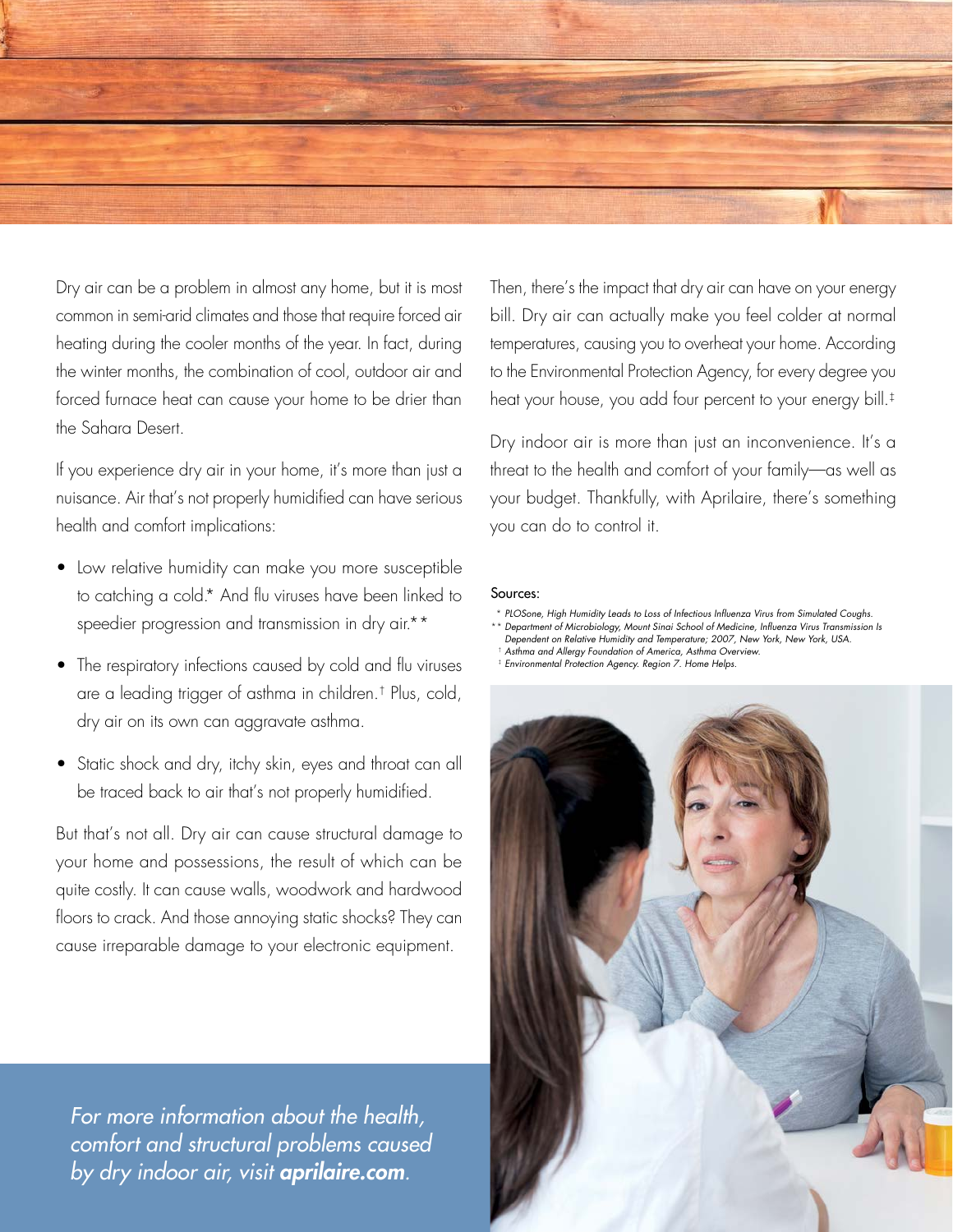### Healthier, more comfortable air is within your reach.

While dry air can make your home both uncomfortable and unhealthy, there's no need for you and your family to suffer. Aprilaire whole-home humidifiers can help. They are installed as part of your home's heating and cooling system and automatically deliver the perfect amount of humidified air, not just to one room, but throughout every room of your home.

An Aprilaire whole-home humidifier can help you:

#### Control health

Maintaining the right humidity level throughout your home not only helps keep your nasal passages and airways healthy, it helps reduce colds and the flu. Even the common cold can be controlled with proper humidity. According to Dr. Joseph Lubart in an article in the New York State Journal of Medicine, "The most important prevention measure would appear to be proper regulation of the humidity, especially during the heating season with its distressing drying of the indoor air and the creation of an environment favorable to the cold bug." Aprilaire humidifiers monitor indoor relative humidity to make sure the air in your home is unwelcoming to viruses and other unhealthy inhabitants.

#### Protect your home

You've invested a lot into your home's features and contents. An Aprilaire humidifier can help keep your possessions protected. Furniture, hardwood floors, musical instruments and electronics are all safer when your home is properly humidified.

#### Increase comfort and energy efficiency

Optimal humidity can also help you stay warmer at cooler temperatures. That means you can lower your thermostat and save energy, thereby lowering your heating costs.

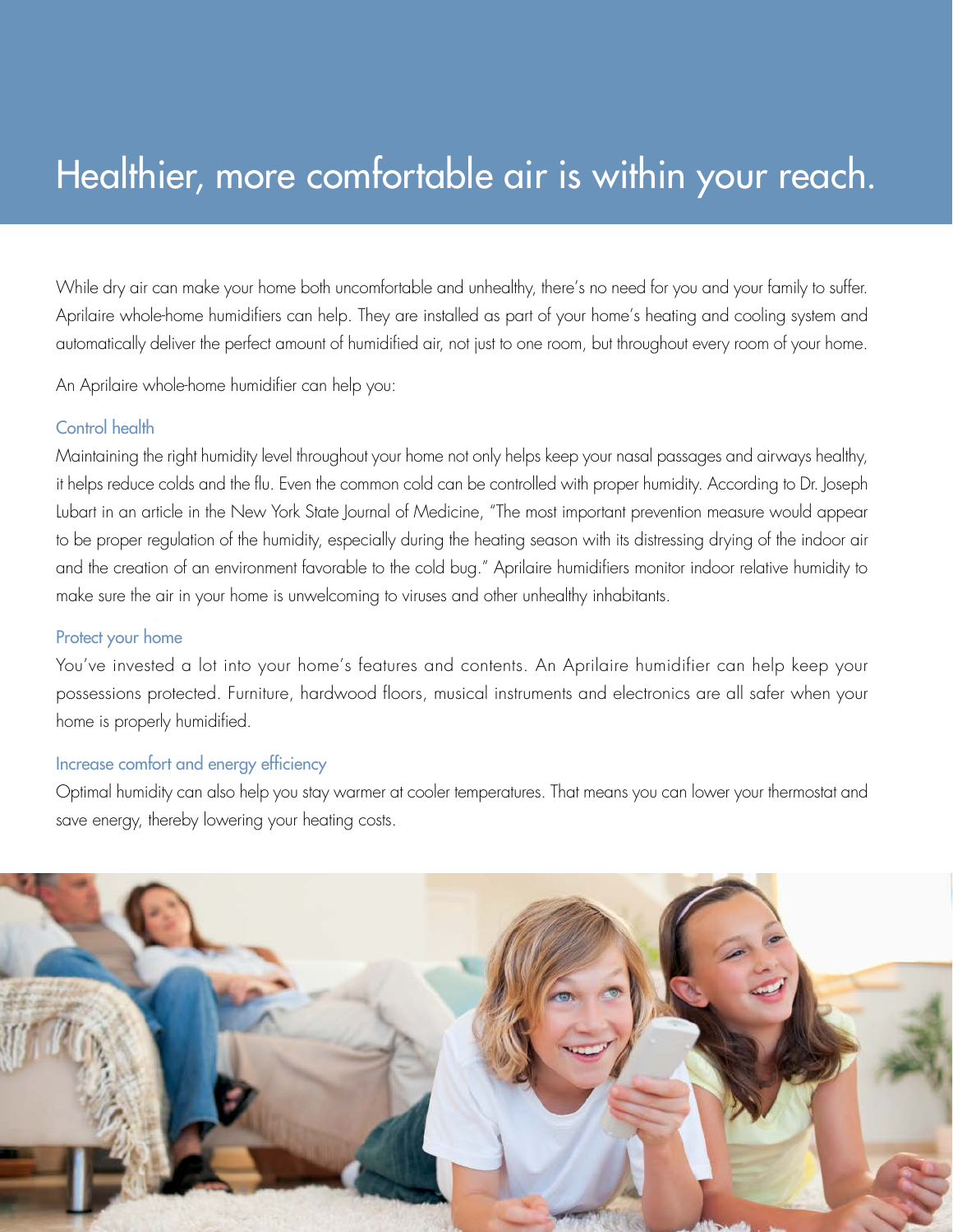

### Aprilaire delivering improved comfort to your home and family.

Aprilaire is the industry leader in whole-home humidification solutions. In 1953, we introduced the very first effective whole-home residential humidification system.

Since then, Aprilaire humidifiers have been often imitated, but never duplicated. Our revolutionary technology and innovative solutions continue to set the standard for precision whole-home humidification.

### Performance and peace of mind.

Our humidification solutions are engineered and manufactured in the United States. Once installed by your local heating and cooling specialist, they require little maintenance or attention.

With Aprilaire, both you and your family will feel good inside.

Learn more about the benefits of whole-home humidification at *aprilaire.com*.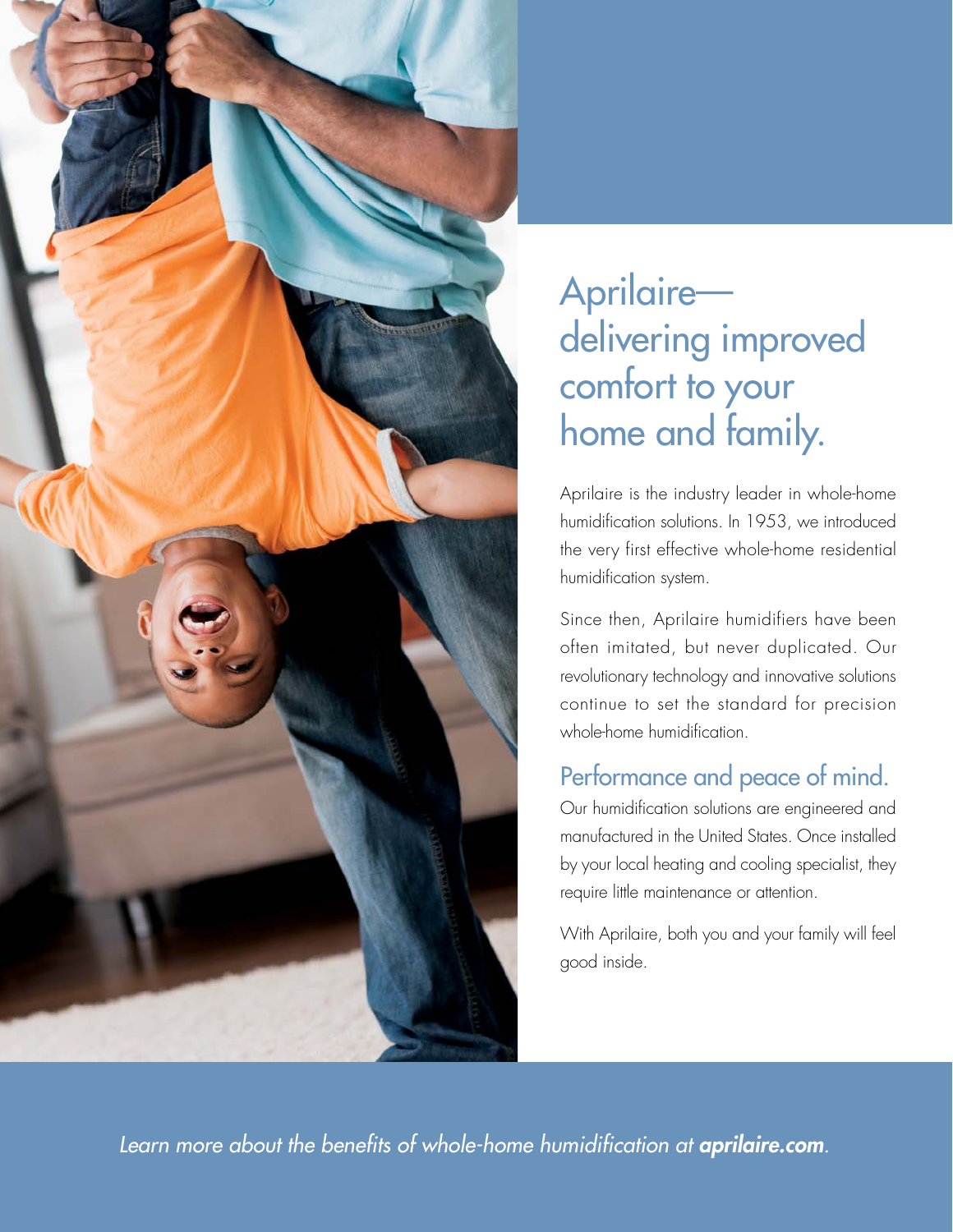### Experience the comfort of perfectly humidified air.

Aprilaire whole-home humidifiers come with many distinct advantages.

One is that they are installed as part of your heating and cooling system. That means, they deliver perfect humidification throughout your entire home without having multiple noisy, unsightly and difficult-to-maintain portable units.

Another advantage is that Aprilaire whole-home humidifiers deliver the absolute perfect amount of humidity, 24 hours a day, seven days a week. You don't even have to think about it. The technology does it for you. It accurately measures the outdoor temperature and indoor humidity levels to provide the ideal amount of indoor relative humidity. You'll see that it's working with the Aprilaire control solution that works best for you, either our Automatic Digital Humidifier Control, our Home Comfort Control™ or the modulating control.



#### Automatic Digital Control

The Aprilaire Automatic Digital Control mounts on your heating system and features Auto -Trac®

to automatically deliver the optimal amount of humidity, regardless of conditions. It features a convenient display and indicators to let you know relative humidity (RH) levels, operation



status and any service needs. For a more precise humidity control and preservation, we suggest the wall mounted digital display humidistat.

### Home Comfort Control

The Aprilaire Home Comfort Control is an attractive, easy-to-use touch screen that replaces your thermostat. It's Auto-Trac® feature delivers optimal humidity automatically while also managing temperature, air purity and air freshness. It puts you in total control of your comfort.

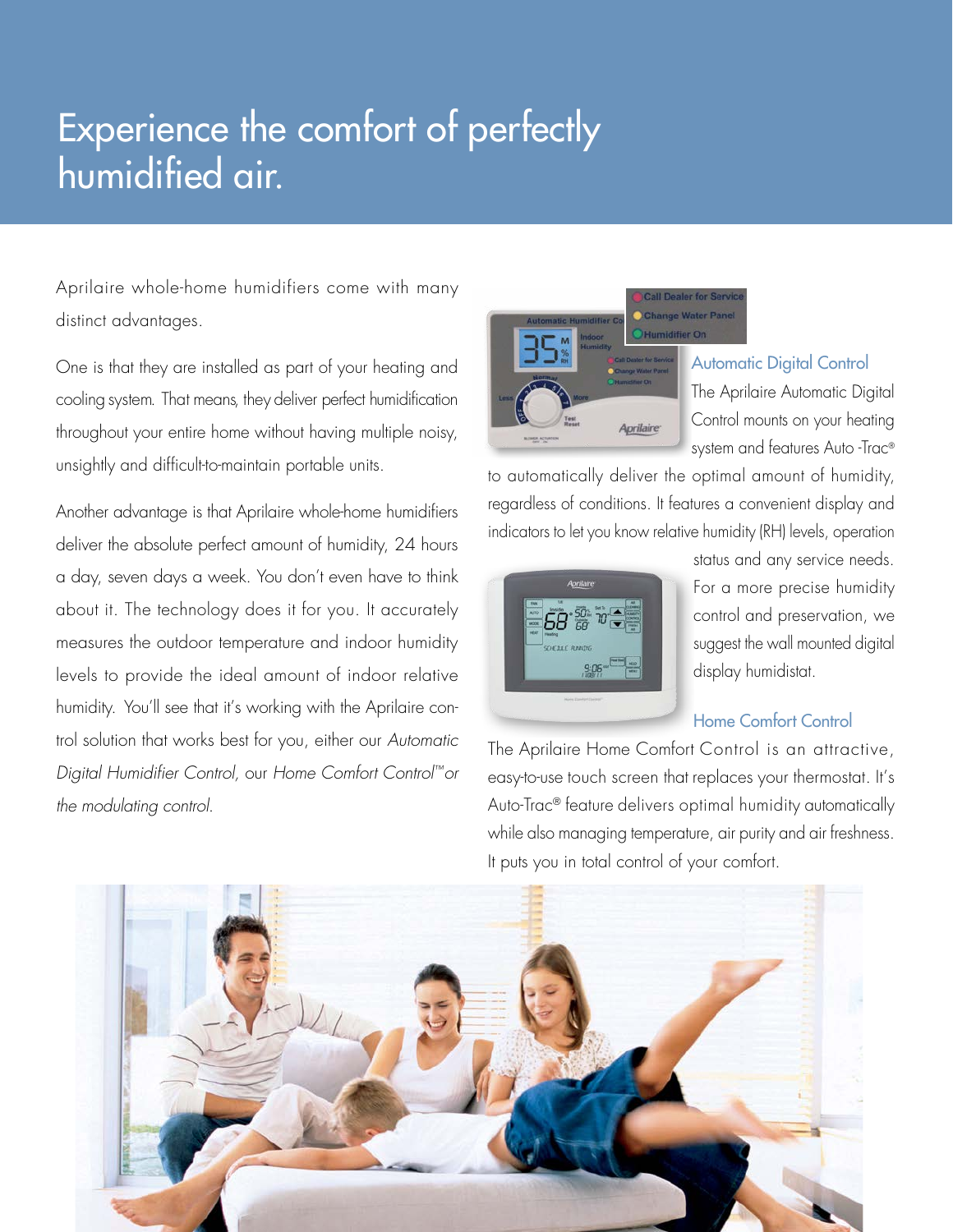### A humidification solution for every home.

Your Aprilaire Comfort Advisor will recommend which one is right for you.

| <b>Aprilaire Humidifier Specifications</b> |                                                                                                                                                                                     |                                                                                                                                                                                                                                                                                                                                                                                                                                                                                                                                                                                                                                                                     |                                     |                        |  |  |  |  |  |  |  |
|--------------------------------------------|-------------------------------------------------------------------------------------------------------------------------------------------------------------------------------------|---------------------------------------------------------------------------------------------------------------------------------------------------------------------------------------------------------------------------------------------------------------------------------------------------------------------------------------------------------------------------------------------------------------------------------------------------------------------------------------------------------------------------------------------------------------------------------------------------------------------------------------------------------------------|-------------------------------------|------------------------|--|--|--|--|--|--|--|
|                                            |                                                                                                                                                                                     | A. Unit Size (inches) B. Plenum Opening (inches)                                                                                                                                                                                                                                                                                                                                                                                                                                                                                                                                                                                                                    | Capacity<br>$qpd = qallons per day$ | <b>Electrical Data</b> |  |  |  |  |  |  |  |
|                                            | Model 700 */700M **<br>Powered Unit - Built-in fan that pulls<br>heated air directly from the furnace.                                                                              | A. 15-29/32W x 18H x 10-11/32D<br>B. 14-3/4W x 14-5/16H                                                                                                                                                                                                                                                                                                                                                                                                                                                                                                                                                                                                             | 18                                  | 120V-60Hz<br>0.8 AMP   |  |  |  |  |  |  |  |
|                                            | Model 600 */600M **<br>Bypass Unit - Uses the furnace blower<br>to move air through a Water Panel.®                                                                                 | A. 15-3/8W x 15-3/4H x 10-1/4D 6" dia. round opening<br>B. 10W x 12-3/4H                                                                                                                                                                                                                                                                                                                                                                                                                                                                                                                                                                                            | 17                                  | 24V-60Hz<br>0.5 AMP    |  |  |  |  |  |  |  |
|                                            | Model 400 */400M **<br>Bypass Unit - Uses 100% of water and<br>evaporative technology that eliminates<br>the need for a drain.                                                      | A. 15-3/8W x 15-3/4H x 10-1/4D 6" dia. round opening<br>B. 10W x 12-3/4H                                                                                                                                                                                                                                                                                                                                                                                                                                                                                                                                                                                            | 17                                  | 24V-60Hz<br>$0.5$ AMP  |  |  |  |  |  |  |  |
|                                            |                                                                                                                                                                                     | <b>^NOTE:</b> Heat pumps – Model 400 can be installed in heat pump applications. However, due to the fact that heat pumps deliver lower temperature<br>air to the home than gas furnaces, evaporation will be approximately 60% of rated capacity. (With other Aprilaire models, hot water can be<br>used instead of cold to maximize evaporation. However, due to the nature of the wicking water panel in the Model 400 hot water provides less<br>benefit.) As such, your dealer will need to take the size and age of your home into consideration to ensure the Model 400 will provide satisfactory<br>comfort and protection through adequate humidification. |                                     |                        |  |  |  |  |  |  |  |
|                                            | Model 500 */500M **<br>Bypass Unit - Designed for smaller<br>homes.                                                                                                                 | A. 15-5/8W x 13H x 10-1/4D 6" dia. round opening<br>$B. 9 - 1/2W \times 9 - 1/2H$                                                                                                                                                                                                                                                                                                                                                                                                                                                                                                                                                                                   | 12                                  | 24V-60Hz<br>$0.5$ AMP  |  |  |  |  |  |  |  |
|                                            | Model 800/801***<br>Steam Humidifier - For applications when<br>evaporative units are less practical<br>(attics, crawl spaces, closets, milder<br>winter climates, desert climate). | Model 800:<br>A. 10-1/8W x 20-7/8H x 7-1/8D                                                                                                                                                                                                                                                                                                                                                                                                                                                                                                                                                                                                                         | 11.5                                | 120V-60Hz<br>11.5 AMP  |  |  |  |  |  |  |  |
|                                            |                                                                                                                                                                                     | B. N/A                                                                                                                                                                                                                                                                                                                                                                                                                                                                                                                                                                                                                                                              | 16.0                                | 120V-60Hz<br>16 AMP    |  |  |  |  |  |  |  |
|                                            |                                                                                                                                                                                     |                                                                                                                                                                                                                                                                                                                                                                                                                                                                                                                                                                                                                                                                     | 20.5                                | 208V-60H<br>11.5 AMP   |  |  |  |  |  |  |  |
|                                            | Model 865/866 Ductless***<br>Ductless Humidification System -<br>For homes without forced air<br>heating systems.                                                                   | Fan Pack:<br>A. 14W x 6-7/8H x 5D                                                                                                                                                                                                                                                                                                                                                                                                                                                                                                                                                                                                                                   | 30.0                                | 208V-60H<br>16 AMP     |  |  |  |  |  |  |  |
|                                            |                                                                                                                                                                                     | Finished Grille 17-1/16W x 7-13/16H<br>B. N/A                                                                                                                                                                                                                                                                                                                                                                                                                                                                                                                                                                                                                       | 23.3                                | 240V-60Hz<br>11.5 AMP  |  |  |  |  |  |  |  |
|                                            |                                                                                                                                                                                     |                                                                                                                                                                                                                                                                                                                                                                                                                                                                                                                                                                                                                                                                     | 34.6                                | 240V-60Hz<br>16 AMP    |  |  |  |  |  |  |  |

**\* Automatic Digital Control with Auto-Trac ® (shown)** 

**\*\* Manual Control** *For those rare occurrences where an automatic control is not practical, Aprilaire digital control can be installed in manual mode while still delivering the accuracy and information you need for optimum performance.* 

**\*\*\* 801 and 866 Modulating Steam Humidifier** for precise RH control.*Controls are sold separately.*

**Notes:**

**Evaporative capacities** *assume blower is active 100% of the time, plenum temperature is at 120˚F and water is cold.*

**Warranty** – *All Aprilaire humidifier parts are warranted for five (5) years from date of installation.* **Heat Pumps** – *Plumbing the humidifier to hot water is recommended on all heat pump installations or if it is installed to operate independently of a call for heat.* **(See ^NOTE for Model 400) Bypass humidifiers** *can be installed on the supply or return plenum.*

Water usage rate - (gph=gallons per hour) Models 700, 350, and 360 is 6 gph; Models 500 and 600 is 3 gph; Model 400 is 0.7 gph; Model 800 is 0.6 to 1.8 gph depending on voltage, amp *draw and water quality.*

| <b>Humidifier Sizing Chart (8' Ceilings)</b> |                                              |                             |                             |                      |                      |                      |                             |  |  |  |
|----------------------------------------------|----------------------------------------------|-----------------------------|-----------------------------|----------------------|----------------------|----------------------|-----------------------------|--|--|--|
| <b>StructureTightness</b>                    | 1000 ft <sup>2</sup>                         | <b>1500 ft</b> <sup>2</sup> | <b>2000 ft</b> <sup>2</sup> | 2500 ft <sup>2</sup> | 3000 ft <sup>2</sup> | 4000 ft <sup>2</sup> | <b>5000 ft</b> <sup>2</sup> |  |  |  |
|                                              | Humidity needed (GPD per AHRI) Guideline F † |                             |                             |                      |                      |                      |                             |  |  |  |
| <b>Tight</b>                                 | 4.3                                          | 6.4                         | 8.5                         | 10.6                 | 12.7                 |                      | 21.2                        |  |  |  |
| <b>Average</b>                               | 8.6                                          | 12.8                        | 17                          | 21.3                 | 25.4                 | 34                   | 42.6                        |  |  |  |
| Loose                                        | 12.7                                         | 19.1                        | 25.5                        | 31.8                 | 38.1                 | 51                   | 63.6                        |  |  |  |

**† GPD = Gallons Per Day AHRI Air Conditioning, Heating, and Refrigeration Institute Guideline F**

 *A family of 4 will add 2 gallons of humidity per day through everyday activities like breathing, cooking, bathing and washing.*